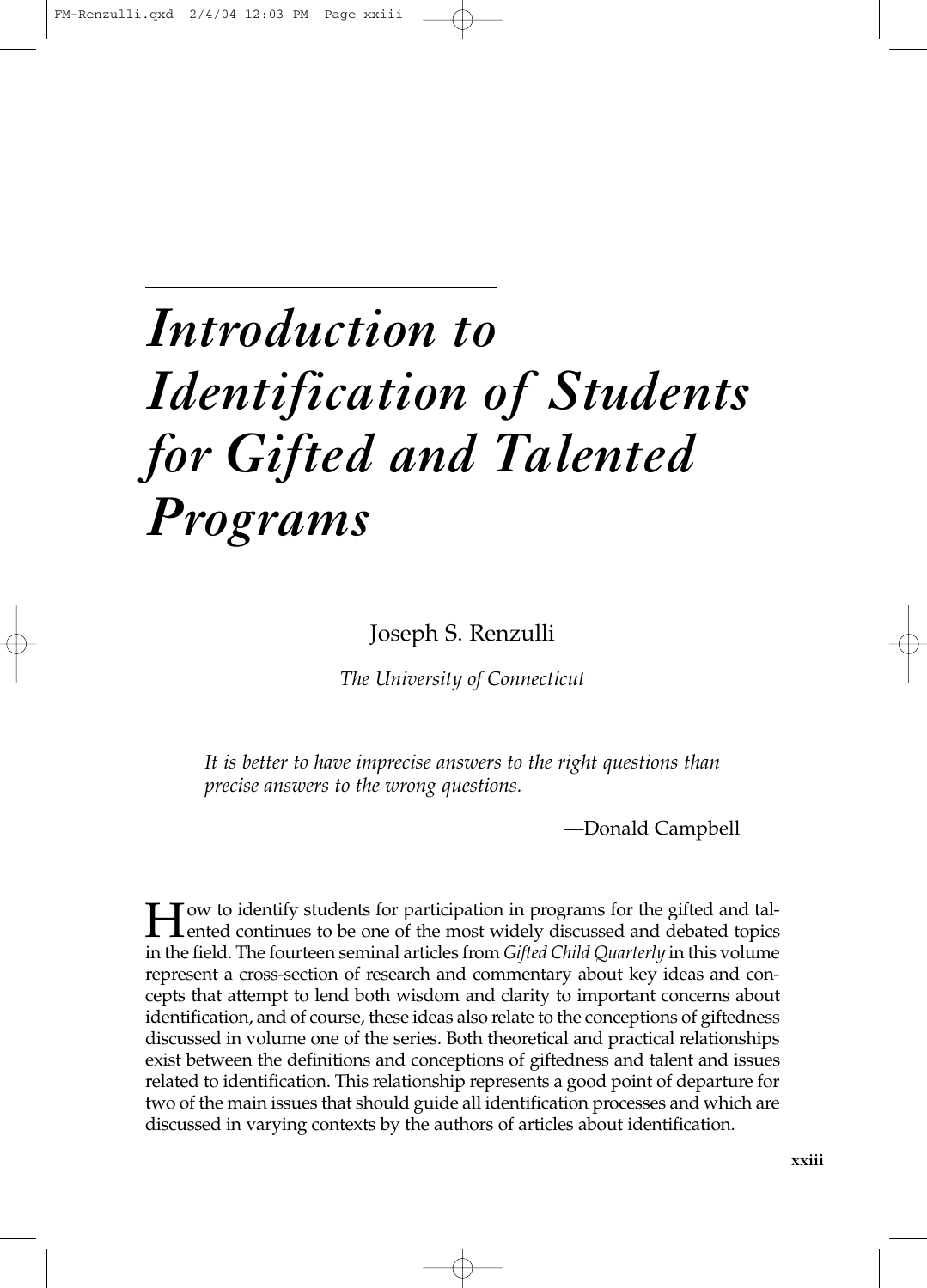**xxiv Identification of Students for Gifted and Talented Programs** 

## **THEORY-BASED IDENTIFICATION**

The first point is that how one defines or conceptualizes giftedness should be the theoretical rationale underlying an identification system, and this rationale, in turn, should guide the selection criteria for identification instruments and the ways in which instruments are used in identification practices. Conceptions of giftedness can be viewed as existing along a continuum ranging from a very conservative or restricted view of giftedness to a more flexible or multi-dimensional approach. The conservative view, which dominated thought and therefore identification practices throughout the early part of the past century, focused almost exclusively on IQ test scores or other measures of cognitive ability. It was not uncommon to observe IQ cut-off scores as being the sole criterion for entrance into gifted programs, and many of the guidelines and regulations developed by state agencies and school districts reflected this conservative tradition. Even in cases where multi-criteria were used as the first step (screening) in a two-phase identification process, the second step (selection) continued to be based on individual intelligence test scores. This approach has frequently fallen prey to what I have sometimes referred to as a "multi-criteria smoke screen" because it gives the impression of examining a broader range of indicators of potential, but in most cases high grades in regular schoolwork, teacher ratings, or other criteria only served the purpose of earning the student a "ticket" to take an individual intelligence test. This approach is mendacious because it gives the *appearance* of multi-criteria identification, when in reality it is one-dimensional, and therefore very restrictive when it comes to the potential value of a broader range of criteria. And the "gems of wisdom" that might be uncovered in the process of collecting a broader range of identification information are, in effect, thrown into the trash if the student does not reach a predetermined cut-off level on a cognitive ability test.

Jack Birch points out this dilemma in his article titled "Is *Any* Identification Procedure Necessary?" He suggests that "... we need to explore the broader context within which the child functions and which includes social, personal, and cultural factors which contribute much to the shaping of academic abilities, limitations, special interests and potentials" (Birch, 1984, p. 158). Other authors of these seminal articles echo this message (e.g., Callahan, 1982; Torrance, 1984; Borland & Wright, 1994), and a general theme of the section calls into question over-reliance on intelligence test scores. Persons contributing to this section are not arguing that intelligence test scores are *un*important! Most agree that intelligence tests and other cognitive ability tests provide us with one very important form of information about one dimension of a young person's potential, mainly in the areas of verbal and analytic skills. Nor are these authors arguing that cognitive ability tests should be dropped from the identification process. Rather, the argument is that (1) other indicators of potential should be used for identification, (2) these indicators should be given equal consideration when it comes to making final decisions about which students will be candidates for special services, and (3) in the final analysis, it is the thoughtful judgment of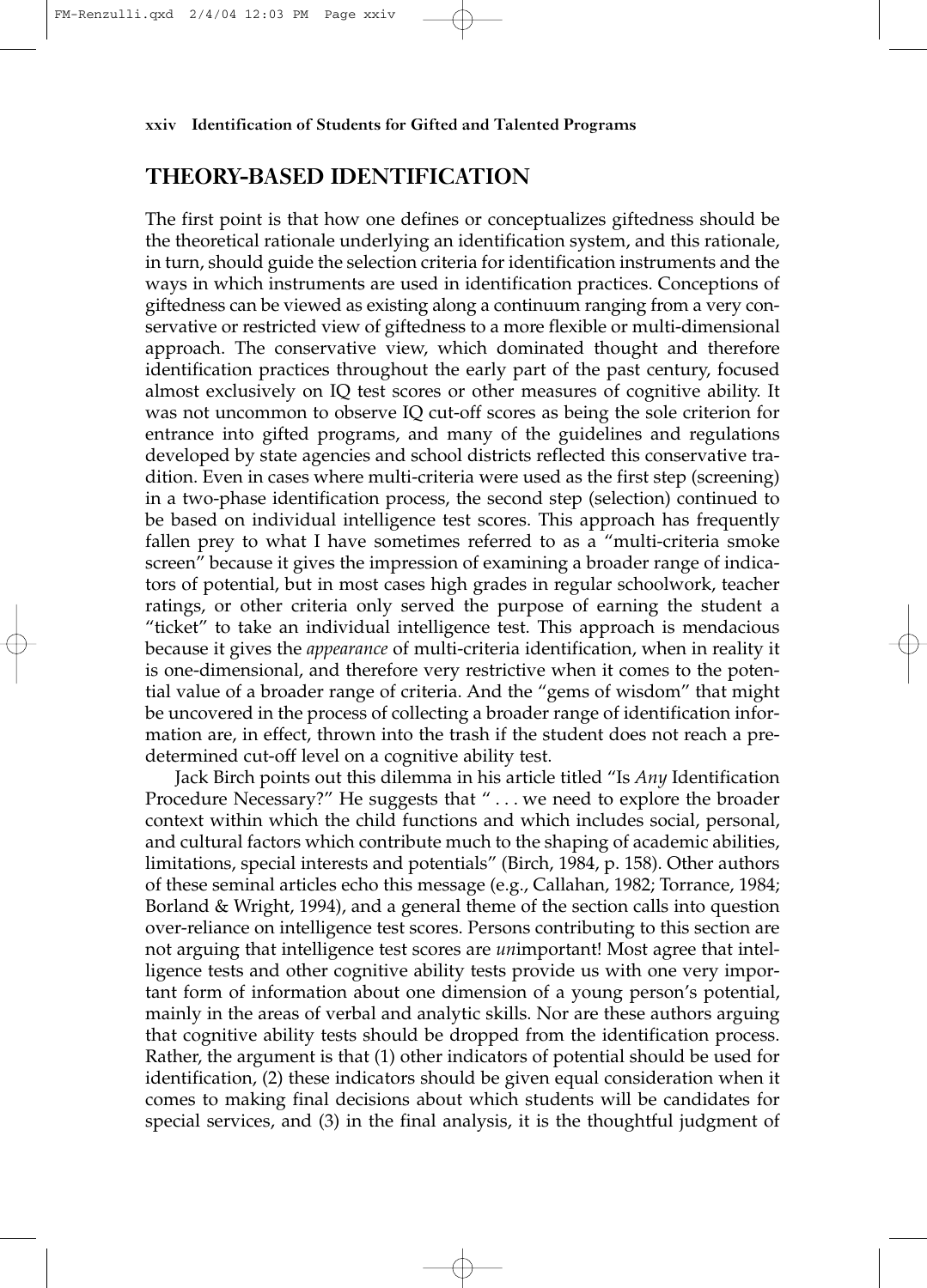knowledgeable professionals rather than instruments and cut-off scores that should guide selection decisions.

Another issue addressed by these authors is what has been variously referred to as the distinction between (1) convergent and divergent thinking (Guilford, 1967; Torrance, 1984), (2) entrenchment and non-entrenchment (Sternberg, 1982a, 1982b), and (3) schoolhouse giftedness vs. creative/productive giftedness (Renzulli, 1982; Renzulli & Delcourt, 1986). Conservatives have generally favored explaining giftedness in terms of performance that is more convergent or entrenched and of the schoolhouse variety.

Schoolhouse giftedness is the kind most easily measured by standardized ability tests and performance in traditional curricular pursuits, and therefore the type most conveniently used for selecting students for special programs. The competencies young people display on cognitive ability tests are exactly the kinds of abilities most valued in traditional school learning situations, especially those situations that focus on analytic skills rather than creative or practical skills. Research has shown a high correlation between schoolhouse giftedness and the likelihood of getting high grades in school. Research has also shown that superior lesson learning and test taking remain stable over time. These results should lead us to some very obvious conclusions about schoolhouse giftedness: it exists in varying degrees; it easily can be identified through standardized tests, teacher ratings, course grades, and informal assessment techniques; and we should therefore do everything in our power to make appropriate modifications for students who have the ability to cover regular curricular material at advanced rates and levels of understanding than their age peers. We should also remember, however, that the abilities people display in traditional lesson-learning situations bear a striking resemblance to the factors measured on typical cognitive ability tests; in today's atmosphere of highstakes testing and the corresponding emphasis that is given to "test prep," this relationship grows stronger. Both research and our everyday experiences (i.e., common sense) verify the strong relationships between efficient lesson learning and high test scores. An examination of rapid progress through the regular curriculum (as determined by course grades and teacher judgment) should be a major consideration in identification and service delivery decisions regardless of standardized test scores.

Although schoolhouse giftedness should be valued and accommodated in any service delivery model, mainly through curriculum modification and replacement techniques, at lease equal attention should be devoted to creative productive giftedness. Creative productive giftedness describes those aspects of human activity and involvement where a premium is placed on the development of original ideas, where student interests are taken into consideration, where investigative methodology is a central focus of learning, and where products, artistic expressions, and areas of knowledge that are purposefully designed to have an impact on one or more target audiences is the rationale for organizing learning experiences. Learning situations that are designed to promote creative productive giftedness emphasize the use and *application* of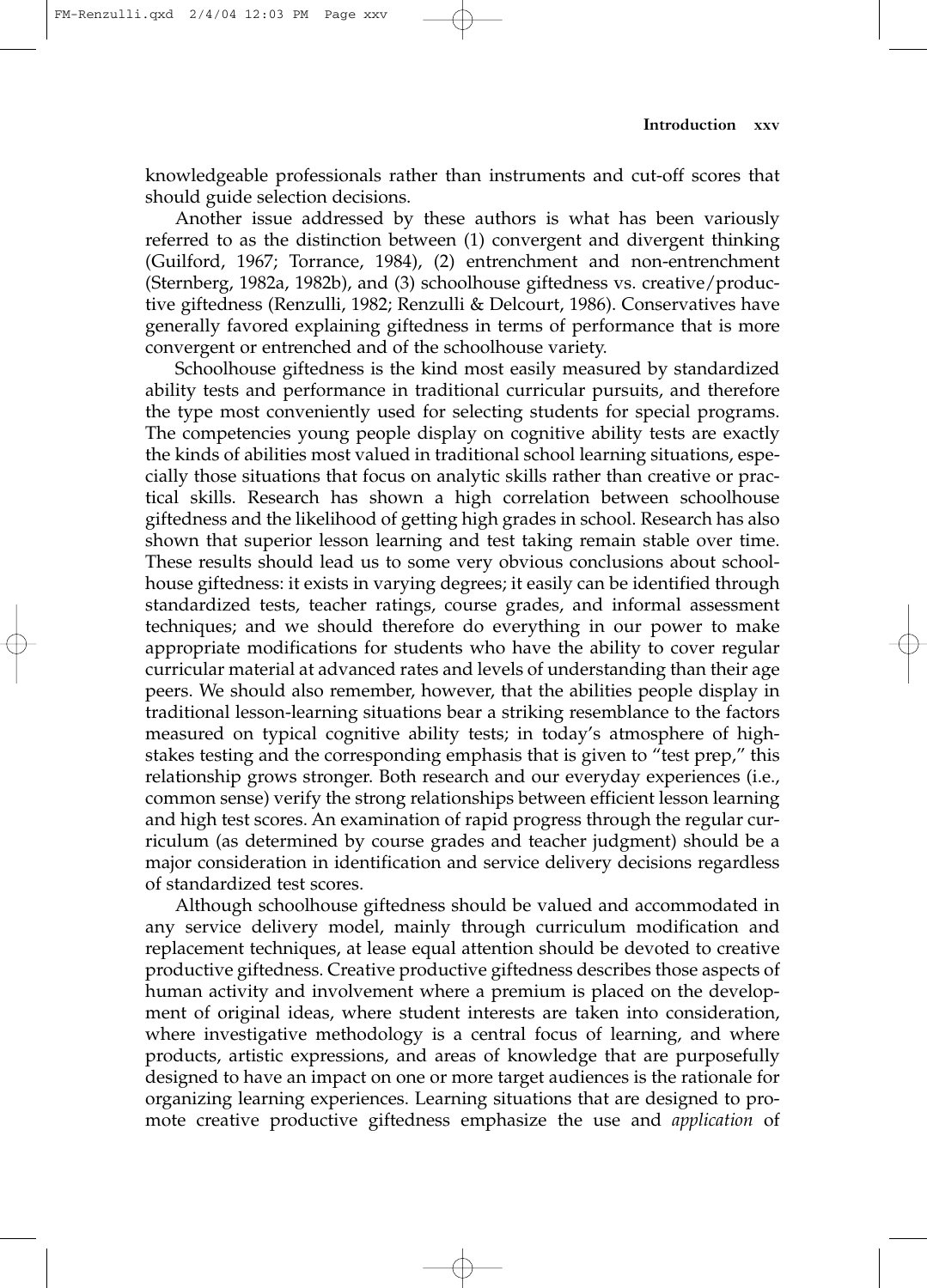#### **xxvi Identification of Students for Gifted and Talented Programs**

knowledge and thinking processes in an integrated, inductive, and real-problem oriented manner. The role of the student is transformed from that of a learner of prescribed lessons and consumer of information to one in which he or she approximates the *modus operandi* of the first-hand inquirer. These types of student involvement are consistent with the roles that gifted persons have played in society.

The importance of creative productive giftedness raises critical questions so far as identification is concerned. Whereas lesson learning giftedness, which is mainly accounted for in measures of cognitive ability, tends to remain stable over time, persons do not always display maximum creativity, task commitment, or other traits that lead to creative productive giftedness. Highly creative and productive people have peaks and valleys of high-level output. Some persons have commented that the valleys are as necessary as the peaks, because they allow for reflection, regeneration, and the accumulation of input for subsequent endeavors. Similarly, creative productive giftedness tends to be contextual or domain specific. While there certainly have been a small number of "Renaissance" men and women who have gained recognition for work in several fields, the overwhelming number of persons who have been recognized for their outstanding contributions have almost always achieved in a single field or domain. The history of human accomplishment, and especially research about the accomplishments of persons who have made important contributions to the arts, sciences, and all other areas of human progress (Renzulli, 1978, 1986) tells us that divergent thinking, non-entrenchment, and creative productive giftedness are types of giftedness that are most valued by society. Once again, these types of giftedness are not as easily identified as schoolhouse giftedness, but the authors of this section seem to agree that the convenience of easy and so-called objective measurements should not be the driving force behind an identification system. In a certain sense, making a decision to determine giftedness on the basis of a single, one hour cognitive ability test is about as subjective as one can get!

Implications about the temporal and contextual nature of creative productive giftedness are clear, but perhaps discomforting, at least to persons who have a need to state unequivocally on the first day of school that a student is gifted or not gifted. Although conceptions of giftedness have changed dramatically over the past quarter century, conservative ideologies still have appeal to persons who believe that giftedness is an absolute construct (you are either gifted or not gifted, and nothing will ever change your status). In some cases, conservatives give the guru-like illusion that they have within themselves a magical power to proclaim whether or not a child is gifted. If you ask a conservative what is the basis for his or her determination that a person "is truly gifted" in the absolute sense, his/her response almost always falls into one or a combination of two categories. The first response usually alludes to IQ scores. This response is frequently followed by a description of something the youngster did—wrote an outstanding story, developed an Internet web site, demonstrated leadership in a particular situation. These accomplishments of young people draw upon something they did or produced, and in recognizing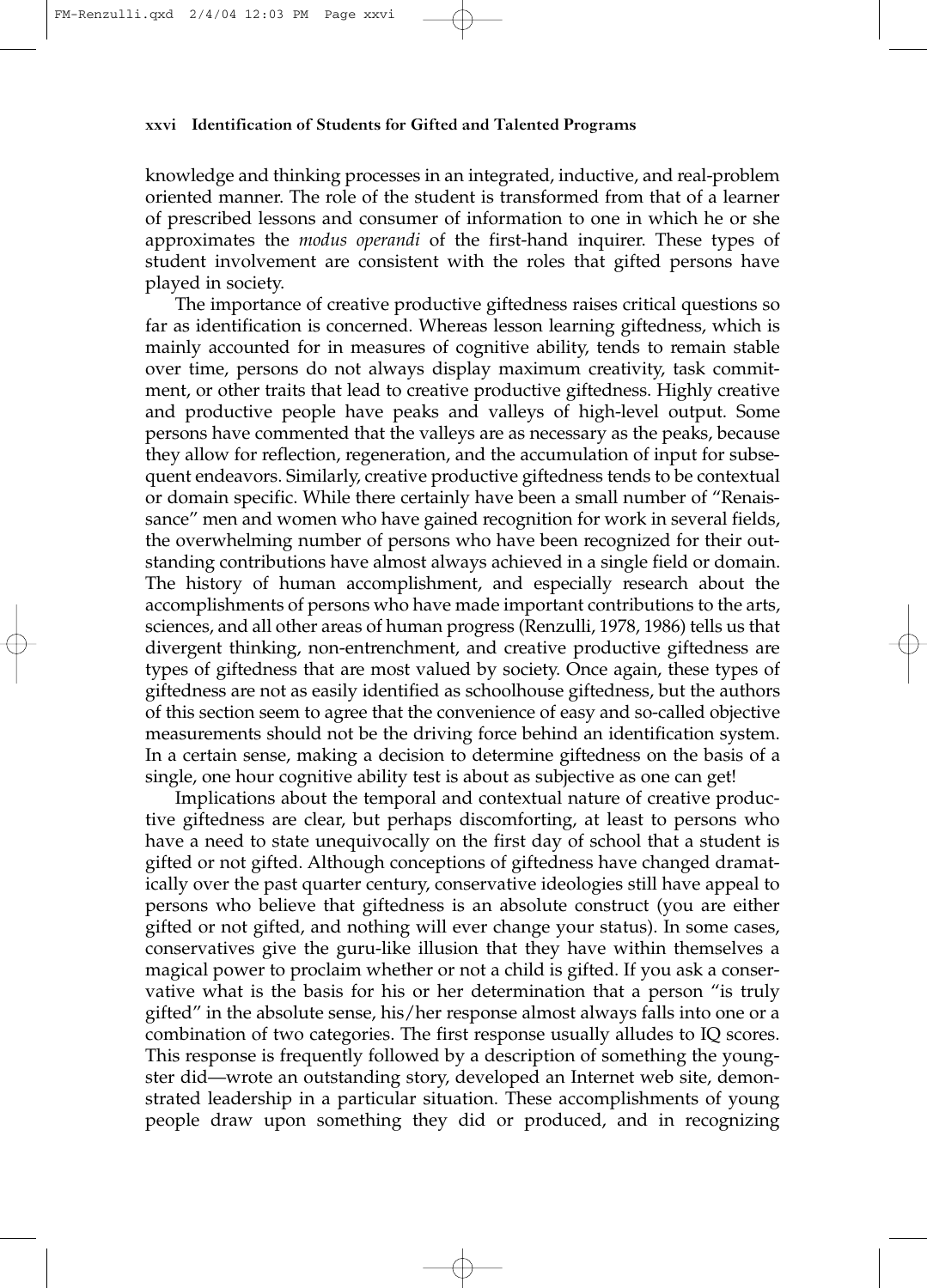productivity as a manifestation of giftedness it is self-evident that characteristics in addition to cognitive ability come into play. In some cases non-cognitive characteristics such as motivation, creativity, passionate interests, physical and mental energy, and a sense of power to change things are more influential in carrying out complicated projects than cognitive abilities. No one, to my knowledge, has ever said, "you have to produce a product to be gifted," and as mentioned above, even conservatives allude to productivity in making a case for who is and is not gifted. But products created by young people serve as vehicles through which gifted behaviors are developed and enhanced, and thus their role is an important part of the rationale of the developmentalists for a broader set of identification criteria.

Developmentalists, persons at the opposite end of the continuum from conservatives, might best be described as those who believe that giftedness is not "fixed" in an individual, but rather is developed in certain people (not all people), at certain times (not all the time), and under certain circumstances (not in all circumstances). And contrary to accusations of the conservatives, developmentalists do not argue that "all children are gifted" or that we can create giftedness in all young people. They do, however, argue and support through research (Reis & Renzulli, 1982) that we can develop gifted behaviors in a larger proportion of the school population than the three to five percent usually selected by test scores.

What are the implications for identification between the conservative and developmental points of view? Conservatives clearly have the appearance of objectivity on their side; they also have appeal to regulation writers and those who like the administrative "tidiness" that makes test score cut-off approaches appealing. And those seductive story tellers who pander to parents on the speaker's circuit would lose a good part of their consulting fees if they couldn't assure audiences that they know with certainty who is "truly gifted."

The authors in this section are in universal agreement about broader conceptions of giftedness and a developmental perspective that provides more flexible identification procedures. But they also realize that "body count" funding formulas (*x* dollars per identified gifted child) and concerns about objectivity require creative approaches to identification. In recent years the research on broadened conceptions of giftedness has led several state departments of education to introduce more flexibility into their guidelines, and even in states with relatively rigid guidelines, there are greater efforts to provide waivers and interpret guidelines more flexibly.

## **RELATIONSHIP BETWEEN PROGRAM AND IDENTIFICATION**

Feldhusen, Asher, and Hoover (1984) point out what might be called the golden rule of identification—"The careful determination of program goals will set the direction for the entire identification process" (1984, p. 149). At the secondary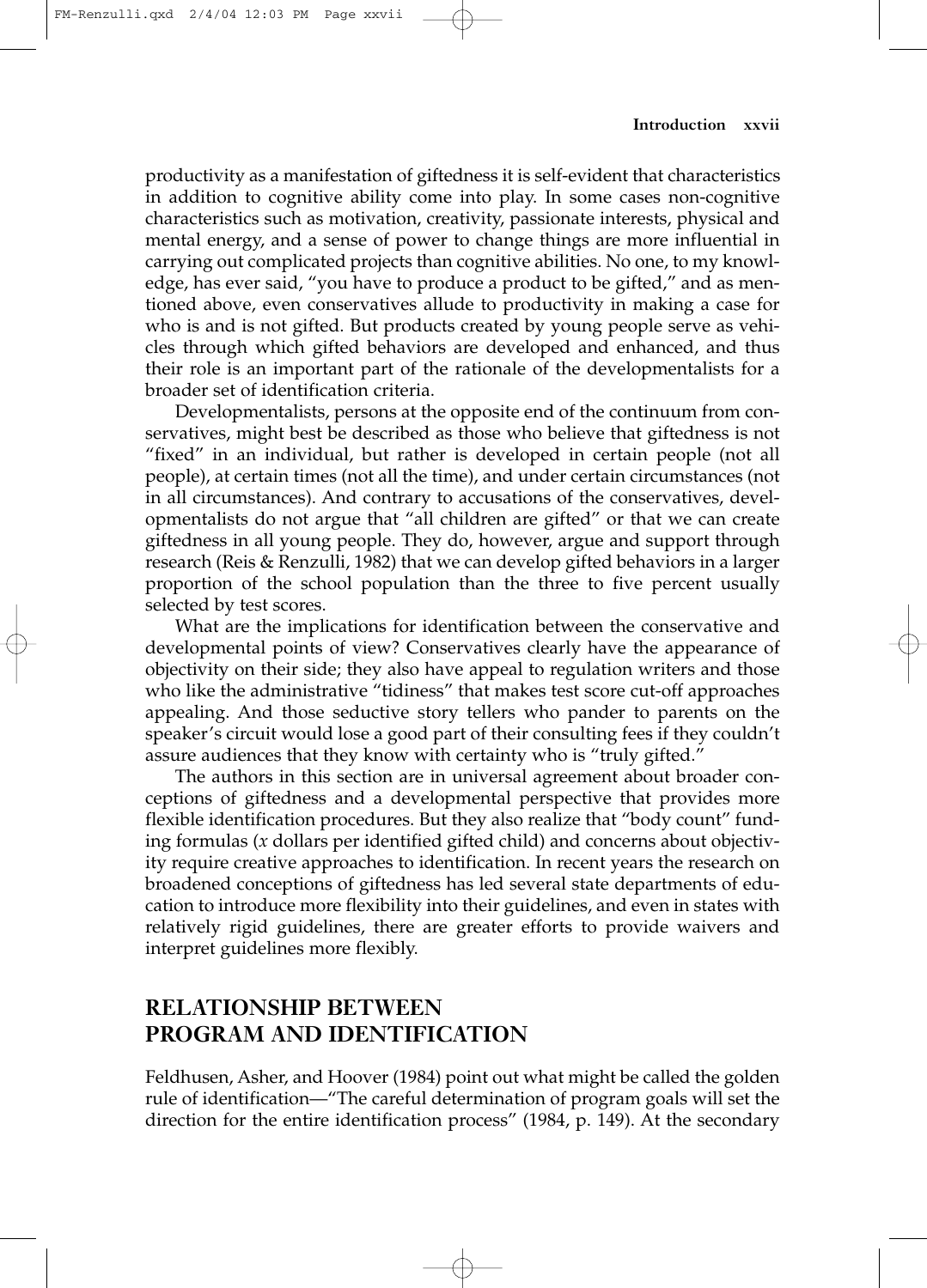#### **xxviii Identification of Students for Gifted and Talented Programs**

level most programs are organized around specific domains or aptitudes, and this focus on content area goals has identification implications. Benbow and Minor's research shows that "... global indicators of intellectual functioning may exclude too many nonverbally gifted students, who appear to be less balanced than verbally gifted students in their cognitive development" (1990, p. 21). If a program is based, for example, on performance in accelerated mathematics courses, then it makes sense to use mathematics aptitude test scores and math grades as a central focus in the identification process. The same can be said for other special aptitudes (e.g., arts, creative writing, technology). But if creative productivity is part of intended goals and outcomes within specific content areas, then a blend of grades and aptitude scores can be combined with samples of student work, teacher ratings, and other criteria that reflect how students have applied their aptitudes to situations in which creative productivity was an intended outcome. It is difficult to imagine, for example, how an art program would not use portfolios or a drama program would not use auditions (as opposed to test scores) to determine the best possible candidates. In certain areas, performance criteria may be the single best form of identification information. Although teacher ratings have emerged as a widely used identification criterion, Clark's study of visually talented students raises questions about teacher ratings in this specific performance area: "One of the interesting findings of this research is a lack of correlation between age and performance on drawing tasks and teacher ratings" (1989, p. 102).

At the elementary level most programs do not have a specific aptitude focus; the typical pull-out program is usually a combination of various thinking skill activities and teacher-selected units that deal with topics not ordinarily covered in the regular curriculum. Regardless of what takes place in the program, the larger goals and outcomes of the program should influence identification decisions. Does the program merely strive to increase students' knowledge acquisition? Is creative productivity and the application of knowledge a major outcome? Are leadership skills and affective development important goals? Will a blend of students with various strengths enhance the interactions that take place in the program? If, as Rimm (1984) points out, a broad range of interests, independence, and imagination are important indicators of giftedness, then it is equally important to take these traits into consideration in the identification process.

## **AT-RISK POPULATIONS**

A theme running throughout several of the articles in this section is that traditional identification procedures " . . . have failed to respond to our society's diversity by adequately identifying and serving gifted students who are economically disadvantaged, especially students from racial and ethnic minority groups" (Borland & Wright, 1994). Almost all authors have offered suggestions for broader identification criteria, and whether or not they have directly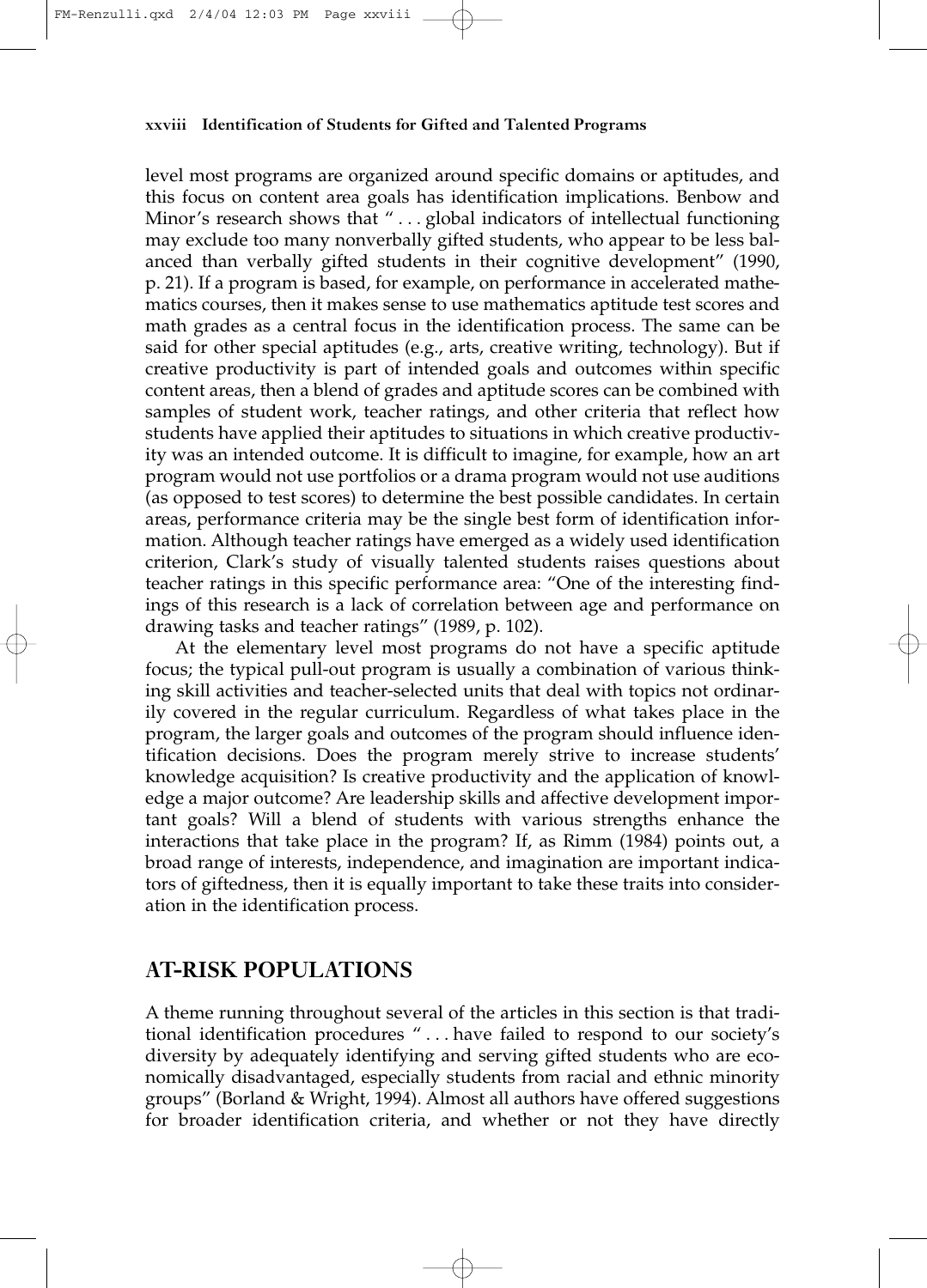## **The Nature of Giftedness and Talent xxix**

addressed diverse groups, their recommendations certainly relate to this very crucial issue facing our field. McKenzie (1986) called attention to the racial and socioeconomic bias in standardized achievement and intelligence tests and warns that such tests may actually reinforce existing inequalities in the selection of children from diverse populations. His survey of several hundred school districts shows the relationship between gifted program participation and race, per pupil spending, socioeconomic status, and property value. Although we have long known about these factors influencing the inclusion of diverse populations in gifted programs, most writers on the subject are in agreement that there is need for more research that deals directly with the effectiveness of alternative identification procedures.

One study that deals directly with this challenge was conducted by Borland and Wright (1994). Using a population of severely disadvantaged inner city first and second grade students, the authors designed a multi-phase study that examined standardized assessment, non-traditional assessment, and teacher nomination. Parent input, classroom observation, and performance tasks were also used. Although the authors point out that the process they developed is time- and labor-intensive, they nevertheless have shown that a valid and research supported identification process based on site-appropriate methods such as observation, dynamic assessment, and examples of best performance can successfully identify economically disadvantaged participants for gifted programs.

## **OTHER ISSUES AND CONCERNS**

A number of articles in this section deal with additional issues related to identification. Colangelo and Brower (1987) investigated the effects of labeling in family dynamics. They found a difference between immediate and long-term family effects of having a child labeled as "gifted"; while siblings came to terms with the designation of a family member, the identified students expressed uneasiness about the effects of the label on other members of the family. These authors point out the need for additional research on family factors associated with labeling. Callahan (1982) also addresses the labeling issue when she comments on how "winners" and "losers" are sometimes viewed as the outcome of formal identification processes; however, her concern is extended to perceptions within the peer group rather than the family. She also discusses important concerns about how teachers sometimes are affected by formal labeling and designated services. Classroom teachers may fail to make necessary accommodations in the regular curriculum because they assume that " . . . the 'giftedness' of the child is 'taken care of' in the resource room . . ." (p. 17). Birch (1984) also comments on the labeling issue (which he calls "typing") in yet another context. He argues that such "typing . . . can be a powerful deterrent and strong barrier to the recognition of individual characteristics of each child, the features and attributes that should guide educational interpretations and adaptations"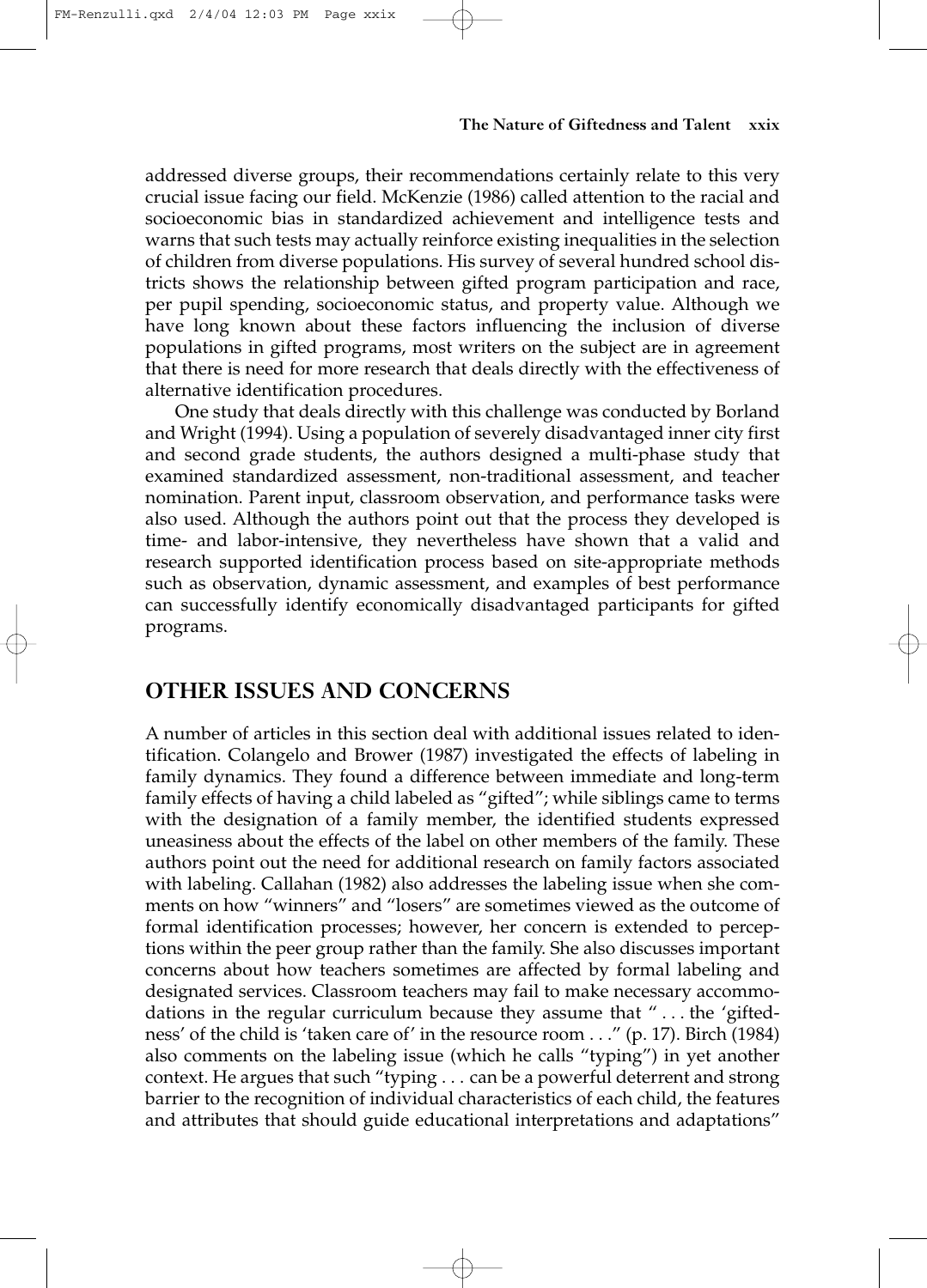**xxx Identification of Students for Gifted and Talented Programs** 

(p. 158). If we are to avoid one-size-fits-all gifted programs, Birch's suggestion for psychoeducational assessment that examines interests, learning styles, and other potentialities should be part of the equation that leads to more individualized programming directed at talent development.

# **CONCLUSIONS, CHALLENGES, AND FUTURE DIRECTIONS**

The articles on identification are restricted to publications in *Gifted Child Quarterly* over a period of twelve years, beginning in 1982 and extending through 1994. A great deal has obviously been written prior to and subsequent to this window through which we have been looking, and there are other important articles, books, and research reports that have appeared in other journals. Interested persons can gain a broader historical perspective on identification by examining the many citations in the present collection of articles, and conducting electronic literature searches that will reveal literally hundreds of books, articles, technical reports, and state and district guidelines for identification. The authors of this collection of *GCQ* articles have dealt with the majority of critical issues that surround the always controversial and frequently contentious ageold question of who is gifted and who is not! A few general conclusions emerge with a fair degree of consistency among this group of writers.

First, all agree that a single intelligence or other cognitive ability score is not the best way to identify gifted students. This is not to say that such information is unimportant in making selection decisions. Rather, a combination of background information should be used; this information should include both test and non-test criteria, and all criteria should be given comparable "weight" in the identification process (see comments above about the multiple-criteria smoke screen). It is important to remember that all criteria used in an identification process are only information, and it is people rather than information that make decisions. An identification process, therefore, should give as much attention to the ways in which information will be used, the relationship between identification and program services, and the training provided to persons taking part in the identification process. In our effort to be "objective" we have often succumbed to turning decision making over to instruments rather than recognizing the importance of human judgment in making selection decisions. And when it comes to information and its use, it is important to remember that there are two categories of information that need to be considered.

The first type, *status information,* consists of test scores, previous grades or accomplishments, teacher ratings, and anything else we can "put down on paper" beforehand that tells us something about a person's traits and potentials. Status information is undoubtedly the best way for identifying students with high levels of schoolhouse giftedness, and it can also be used to identify a talent pool of students who achieve at above-average levels in traditionally measured school achievement. But the temporal and contextual nature of high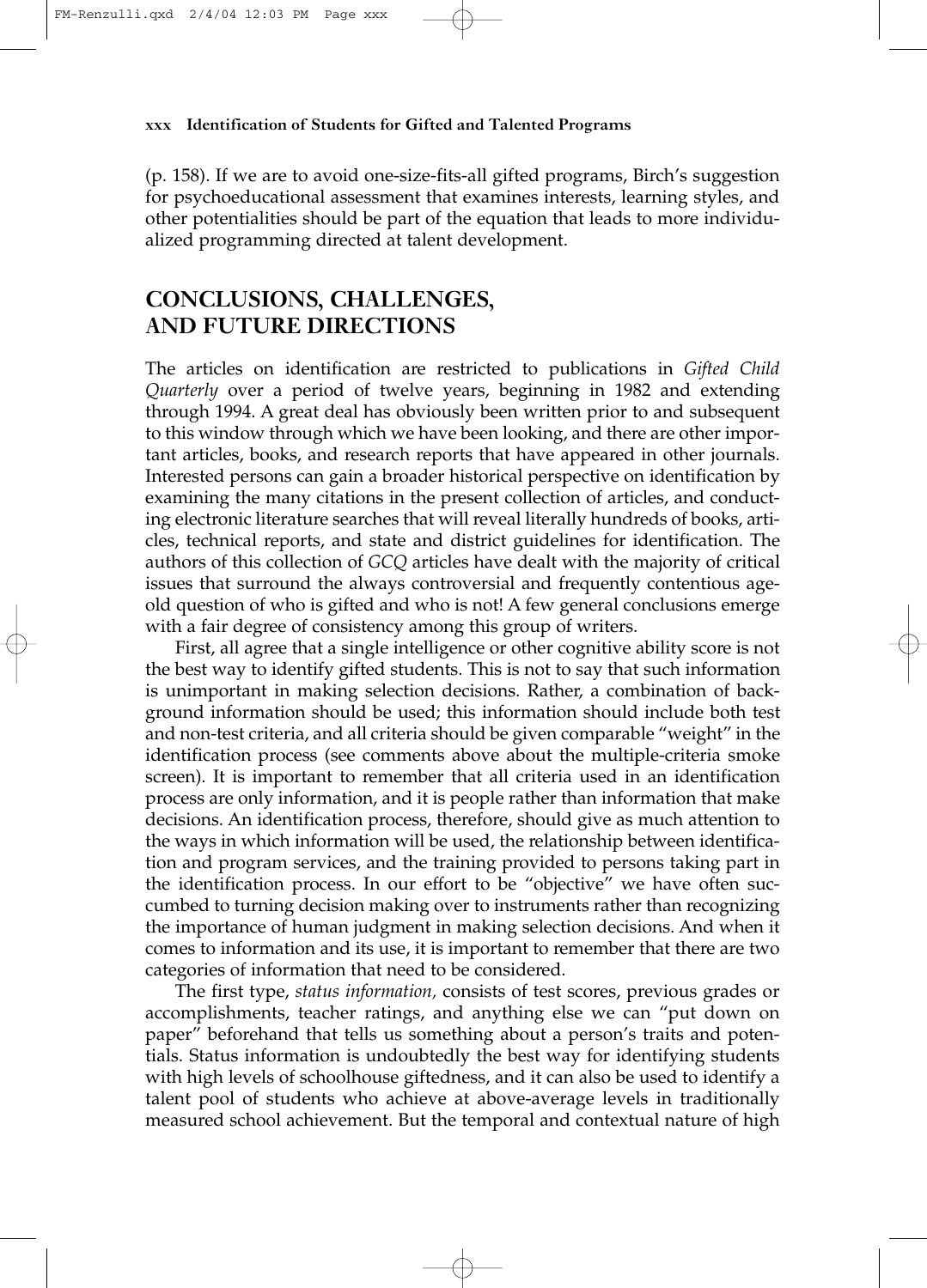### **The Nature of Giftedness and Talent xxxi**

levels of creative productivity requires that we look for these behaviors *within* situations where such behaviors are displayed and hopefully encouraged. Thus, a second type of information must have a place in the identification process. I call this type *action information,* and it can best be defined as the type of dynamic interactions that take place when a person becomes extremely interested in or excited about a particular topic, area of study, issue, idea, or event that takes place within the school or the non-school environment. In a certain sense, what I described as action information is not unlike the currently popular concepts called dynamic assessment or performance-based assessment, although action information is for proactive decision making rather than evaluation of student progress. These interactions occur when students come into contact with or are influenced by persons, concepts, or particular pieces of knowledge. The influence of the interaction may be relatively limited, or it may have a highly positive and extremely motivating effect on certain individuals. If the influence is strong enough and positive enough to promote further exploration and follow-up at high levels of creative or investigative activity on the part of an individual or group of students with a common interest, then we may say that a dynamic interaction has taken place. The level to which high level followup is pursued is dependent on youngsters' abilities, motivation, and creativity; at this juncture the teacher's role as a talent developer is crucial. It is this role, in fact, that should be a major part of teacher training in our field.

By definition, action information cannot be pre-documented; and therefore, a comprehensive and responsive identification process must have vehicles for systematically obtaining and using the dynamic interactions that may warrant one or more follow-up services. Teacher awareness of this component of an identification system and training in how to spot dynamic interactions that may lead to follow-up or referral opportunities is important for effectively using an action information component in the identification process. Equally important is the flexibility necessary for allowing students thus identified to revolve into services that will capitalize on the "turn on" that brought them to our attention. To translate the action information concept into practice, my colleagues Sally Reis and Linda Smith and I developed the Revolving Door Identification Model (RDIM, Renzulli, Reis, & Smith, 1981). The essence of this model is to provide a "talent pool" of above average–ability students with a broad variety of general enrichment experiences, and use the ways in which students *respond* to these experiences to determine who and in which areas of study students should "revolve" into more advanced enrichment opportunities. In addition to the general enrichment provided in special program situations, we also trained classroom teachers to use a form called the Action Information Message so that they could serve as referral agents whenever students reacted in highly positive ways to regular classroom experiences. Although this approach to identification departs significantly from traditional practices, it is consistent with the suggestions of many authors of these seminal articles**,** and its effectiveness has been documented by a series of research studies and field tests in schools with widely varying socioeconomic levels and program organizational patterns (Reis & Renzulli, 1982).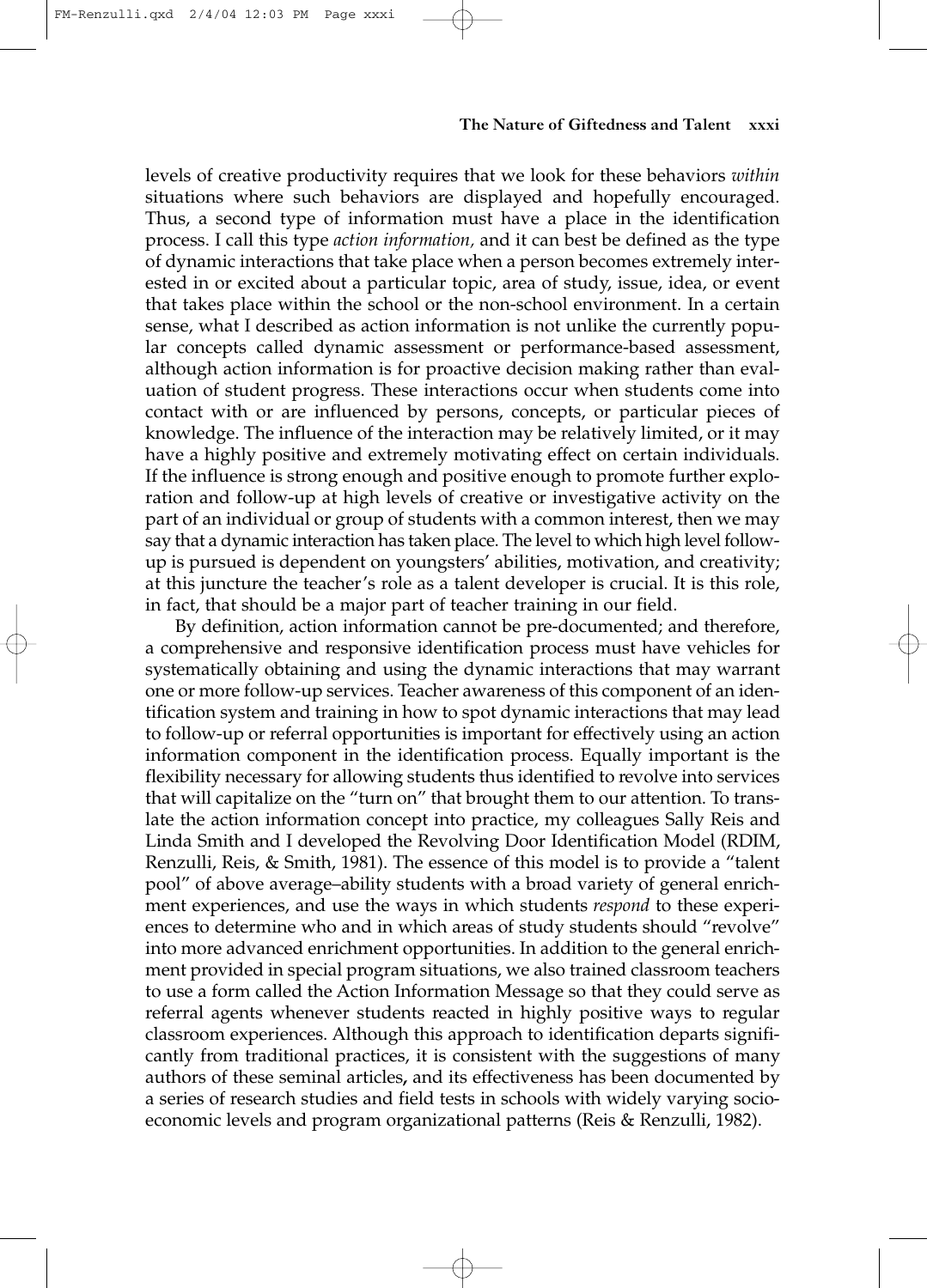#### **xxxii Identification of Students for Gifted and Talented Programs**

A second conclusion, and one that will no doubt be the object of much controversy for as long as our field exists is how we use the word "gifted." Is the word best used as a noun or an adjective? Is a person gifted in the absolute sense (what I have sometimes referred as the "golden chromosome theory"), or do we develop gifted behaviors in certain people, at certain times, under certain circumstances? Is it more appropriate to say that a fifth-grade boy or girl is "gifted," or are we better off saying that she or he is a gifted young writer or scientist or violinist? These questions have important implications for the important relationship that should exist between identification practices and the ways in which we serve targeted students. If students must be predetermined to be gifted *before* any special services are made available (the absolutist approach), we certainly have the administrative tidiness that is often required by state guidelines, especially in states that reimburse school districts on the basis of the number of formally identified gifted students. But if we are looking for students whose potentials might not show up through traditional tests or other forms of status information, or students whose high potentials may not be triggered until they are exposed to challenging opportunities, then we may be trading off administrative tidiness for a flexible identification system that embraces action information. A more flexible system also takes into account the crucial roles played by interests, creativity, task commitment, and affective traits that are best discovered contextually and through the types of dynamic interactions discussed above.

This second conclusion has policy implications for resource allocation and is, once again, related to policies in states that reimburse schools districts based on the number of pre-identified students, what I sometimes refer to as "the body count states." It also is related to the underrepresentation of minorities in special programs for the gifted, mainly because these students do not achieve at as high levels as majority students on traditional measures of cognitive aptitude. Typically, the more affluent school districts receive larger amounts of reimbursement because of higher test scores. Recommended variations in funding formulas in the body count states are often viewed with suspicion because of a fear of runaway costs, and even advocates of more flexible identification practices are cautious because they fear "losing" what has already gained in legislative allocations.

There is a way out of the funding formula dilemma without endangering a loss of present financial commitments, and this approach will also help to bring some degree of equity to districts that serve high proportions of at-risk students. By allocating funds based on total district enrollment each district will be eligible for a fixed amount of funding each year. The success of this approach, however, is not without its potential pitfalls! All districts applying for reimbursement must prepare proposals that show an identification system that clearly focuses on finding students who are most in need of special program opportunities and services, and a carefully articulated designation of services must be specified. Although funding levels are determined on the basis of total district enrollment, it is important that the monies be budgeted in a separate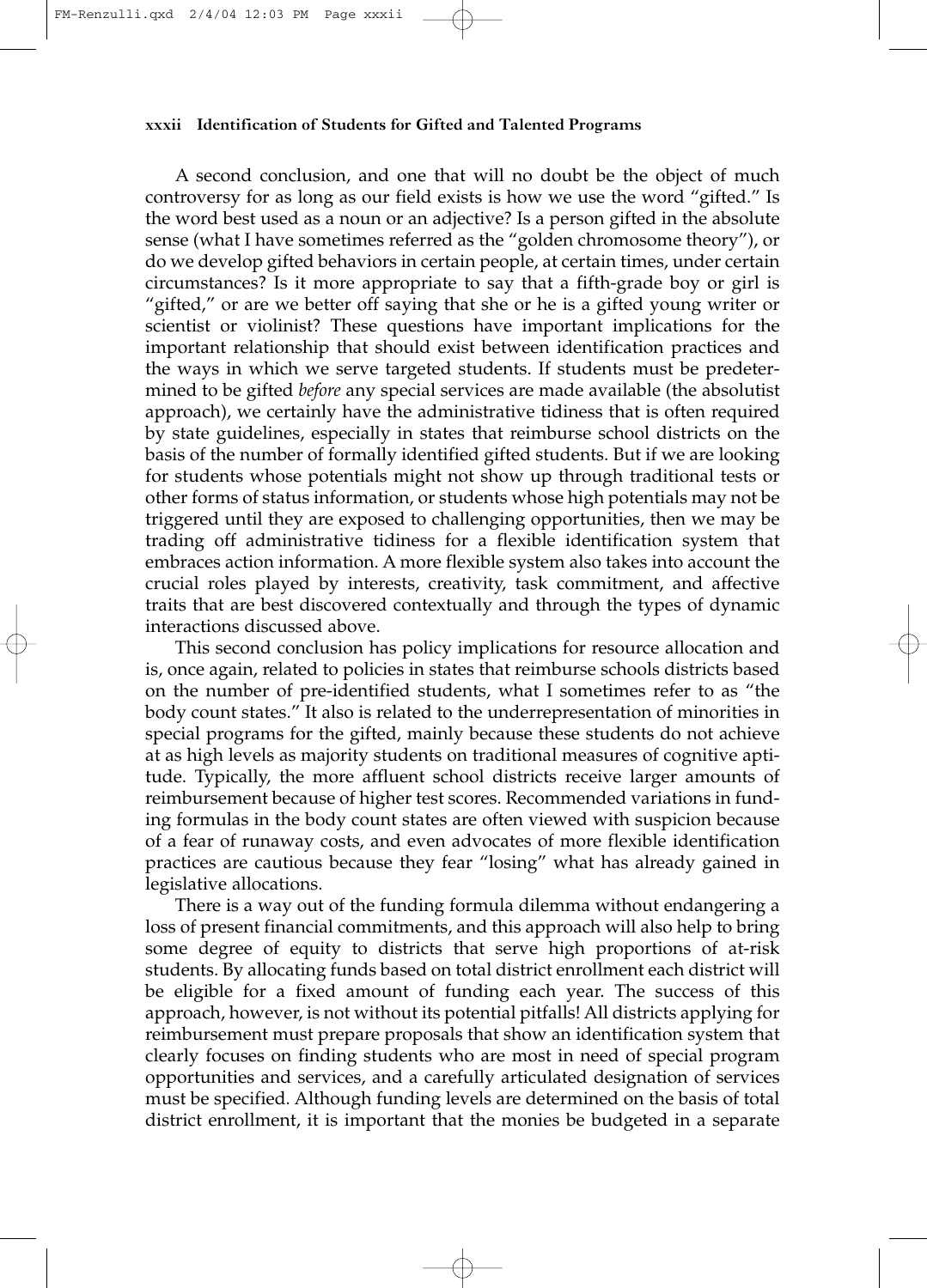## **The Nature of Giftedness and Talent xxxiii**

account (rather than the general school budget), that the majority of funds be used for program-designated personnel, and that a comprehensive evaluation design be built into the guidelines for program proposals. Without these budgetary safeguards and targeted personnel requirements, funds might end up in an enrichment "slush fund" that pays for field trips, uniforms for the band, or other dubious uses of supplementary funds.

A great deal of progress has been made in the identification of gifted students over the past quarter century. These articles have addressed both the challenges faced and possible solutions to some of these challenges. New approaches that address the equity issue, policies and practices that respect new theories about human potential and conceptions of giftedness, and a continuous commitment to research-based identification practices are still needed. And although scientifically defensible identification practices should be a major focus of future investigations, it is important to keep in mind that some of the characteristics that have led to the recognition of history's most gifted contributors are not always as measurable as others. We need to continue our search for those elusive things that are left over after everything explainable has been explained, to realize that giftedness is culturally and contextually imbedded in all human activity, and most of all, we need to value the value of even those things that we cannot yet explain.

## **REFERENCES**

- Benbow, C. P., & Minor, L. L. (1990). Cognitive profiles of verbally and mathematically precocious students: Implications for identification of the gifted. *Gifted Child Quarterly, 34*(1), 21-26. **[See Vol. 2, p. 87.]**
- Birch, J. W. (1984). Is any identification procedure necessary? *Gifted Child Quarterly, 28*(4), 157-161. **[See Vol. 2, p. 1.]**
- Borland, J. H., & Wright, L. (1994). Identifying young, potentially gifted, economically disadvantaged students. *Gifted Child Quarterly, 38*(4), 164-171. **[See Vol. 2, p. 25.]**
- Callahan, C. M. (1982). Myth: There must be "winners" and "losers" in identification and programming! *Gifted Child Quarterly, 26*(1), 17-19. **[See Vol. 2, p. 11.]**
- Clark, G. (1989). Screening and identifying students talented in the visual arts: Clark's Drawing Abilities Test. *Gifted Child Quarterly, 33*(3), 98-105. **[See Vol. 2, p. 101.]**
- Colangelo, N., & Brower, P. (1987). Labeling gifted youngsters: Long-term impact on families. *Gifted Child Quarterly, 31*(2), 75-78. **[See Vol. 2, p. 137.]**
- Feldhusen, J. F., Asher, J. W., & Hoover, S. M. (1984). Problems in the identification of giftedness, talent, or ability. *Gifted Child Quarterly, 28*(4), 149-151. **[See Vol. 2, p. 79.]**
- McKenzie, J. A. (1986). The influence of identification practices, race and SES on the identification of gifted students. *Gifted Child Quarterly, 30*(2), 93-95. **[See Vol. 2, p. 131.]**
- Reis, S. M., & Renzulli, J. S. (1982). A research report on the revolving door identification model: A case for the broadened conception of giftedness. *Phi Delta Kappan, 63(*9), 619-620.
- Renzulli, J. S. (1978). What makes giftedness? Reexamining a definition. *Phi Delta Kappan, 60*(5), 180-184.